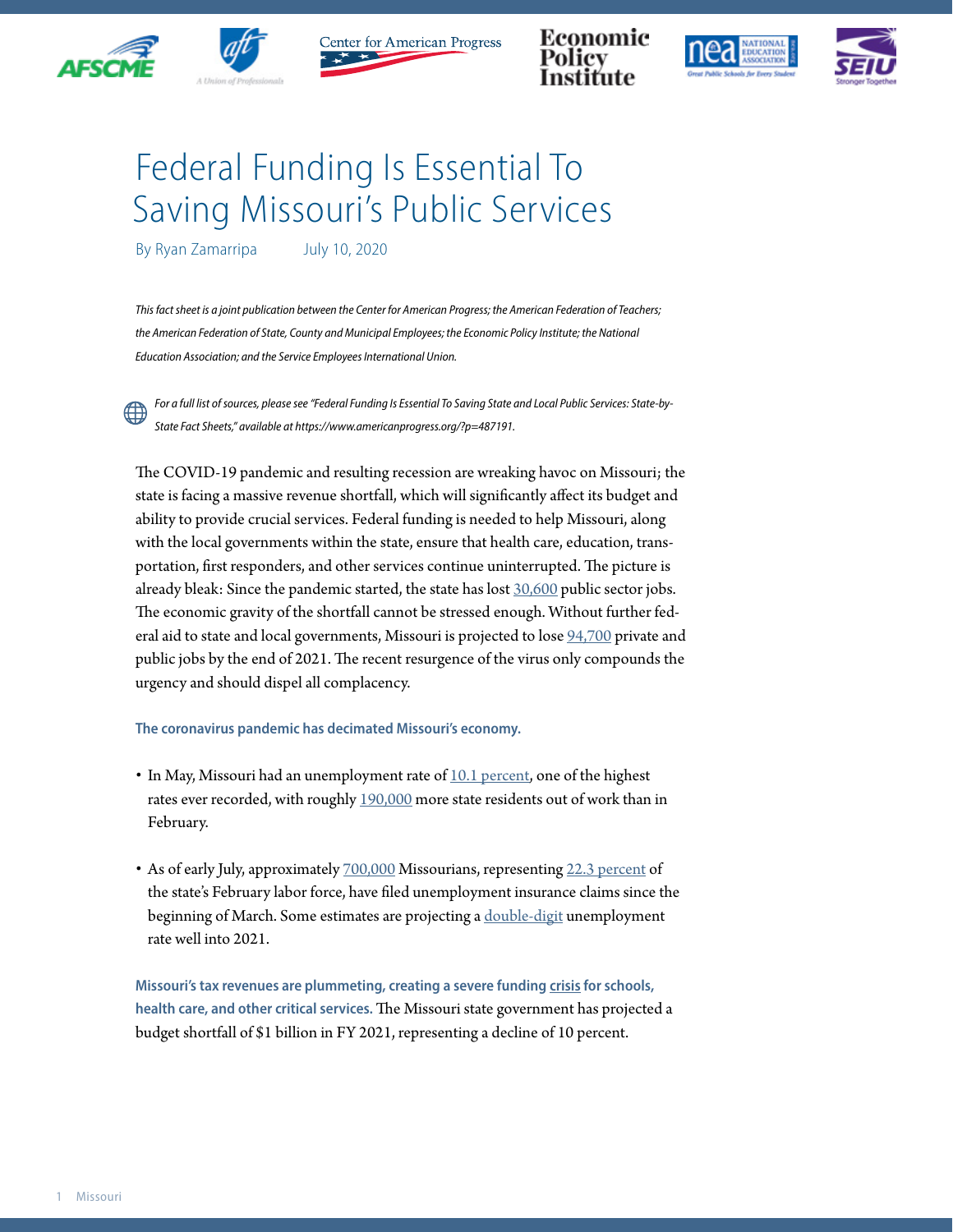**Cities in Missouri are facing serious revenue shortfalls as well. Kansas City alone has recently projected a budget shortfall of \$300 million, according to [local sources.](https://www.bizjournals.com/kansascity/news/2020/05/14/city-council-300million-recession.html)** The National League of Cities estimates that cities will experience [\\$360 billion](https://www.nlc.org/sites/default/files/users/user52651/Cities%20Are%20Essential%20Revenue%20Loss_One%20Pager.pdf) in revenue loss through FY 2022, which will force them to significantly cut spending on crucial services or raise taxes on already recession-battered residents. [Studies](https://www.americanprogress.org/issues/economy/reports/2014/05/30/90621/what-have-we-learned-about-austerity-since-the-great-recession/) on the Great Recession have found that forcing states to deal with severe budget constraints through austerity dampen long-term gross domestic product (GDP), prolong spells of high unemployment, and extend recessions.

**Between February and May, [30,600](https://www.bls.gov/news.release/laus.t03.htm) public sector workers were laid off in Missouri.**

• The National Education Association has estimated that by the end of FY 2022, Missouri could lose roughl[y 23,400](https://educationvotes.nea.org/wp-content/uploads/2020/06/Revised-NEA-Estimates-in-Support-of-the-HEROES-Act-06-06-2020.pdf?_ga=2.17671737.1424969520.1591579607-1012899167.1494591151) education jobs as a result of the decline in the state general revenues that fund education.

**These job losses could get much worse.** A recent analysis conducted by the Economic Policy Institute estimates that without federal action, Missouri will lose a combined total of [94,700](https://www.epi.org/blog/without-federal-aid-to-state-and-local-governments-5-3-million-workers-will-likely-lose-their-jobs-by-the-end-of-2021-see-estimated-job-losses-by-state/) public and private jobs by the end of 2021.

**Health care in Missouri is also in jeopardy.** The Urban Institute has projected that Medicaid caseloads could increase by as much as [212,000,](https://www.urban.org/research/publication/how-covid-19-recession-could-affect-health-insurance-coverage/view/full_report) or 26.7 percent, through FY 2021—a massive and unprecedented spike. Missouri desperately needs help to cover those who are newly unemployed and expected to enroll in Medicaid and to offset extra Medicaid costs related to COVID-19. Without proper funding, the state will be unable to treat at-risk patients, keep families healthy, or provide lifesaving care. Funding Medicaid is critical to ensuring that Missouri can respond effectively to the coronavirus public health crisis and the current economic recession.

The **Health and Economic Recovery Omnibus Emergency Solutions (HEROES) Act**, which passed the U.S. House of Representatives on May 15 with bipartisan support, includes provisions that would help Missouri avoid additional layoffs and devastating cuts to services.

Specifically, it would:

- Allocate [\\$9 billion](https://www.speaker.gov/heroesact) to the government of Missouri and [\\$7.2 billion](https://www.speaker.gov/heroesact) to its localities over a span of two years, saving thousands of jobs and helping to maintain the uninterrupted delivery of public services such as health care, first responders, and safe drinking water.
- Increase Missouri's Federal Medical Assistance Percentage (FMAP) and provide an additional [\\$2.6 billion](https://www.cbpp.org/blog/pelosi-bill-includes-much-needed-medicaid-funding-for-states) in Medicaid dollars to Missouri over an 18-month period.
- Provide [\\$1.6 billion](https://educationvotes.nea.org/wp-content/uploads/2020/06/Revised-NEA-Estimates-in-Support-of-the-HEROES-Act-06-06-2020.pdf?_ga=2.17671737.1424969520.1591579607-1012899167.1494591151) for education in Missouri, including [\\$1.1 billion](https://educationvotes.nea.org/wp-content/uploads/2020/06/Revised-NEA-Estimates-in-Support-of-the-HEROES-Act-06-06-2020.pdf?_ga=2.17671737.1424969520.1591579607-1012899167.1494591151) for public K-12 schools and [\\$494 million](https://educationvotes.nea.org/wp-content/uploads/2020/06/Revised-NEA-Estimates-in-Support-of-the-HEROES-Act-06-06-2020.pdf?_ga=2.17671737.1424969520.1591579607-1012899167.1494591151) to public colleges and universities, which would save an estimated [15,000](https://educationvotes.nea.org/wp-content/uploads/2020/06/Revised-NEA-Estimates-in-Support-of-the-HEROES-Act-06-06-2020.pdf?_ga=2.17671737.1424969520.1591579607-1012899167.1494591151) jobs supporting K-12 education and  $3,100$  supporting higher education. This funding would help strengthen distance learning and teaching strategies to keep students and teachers healthy.